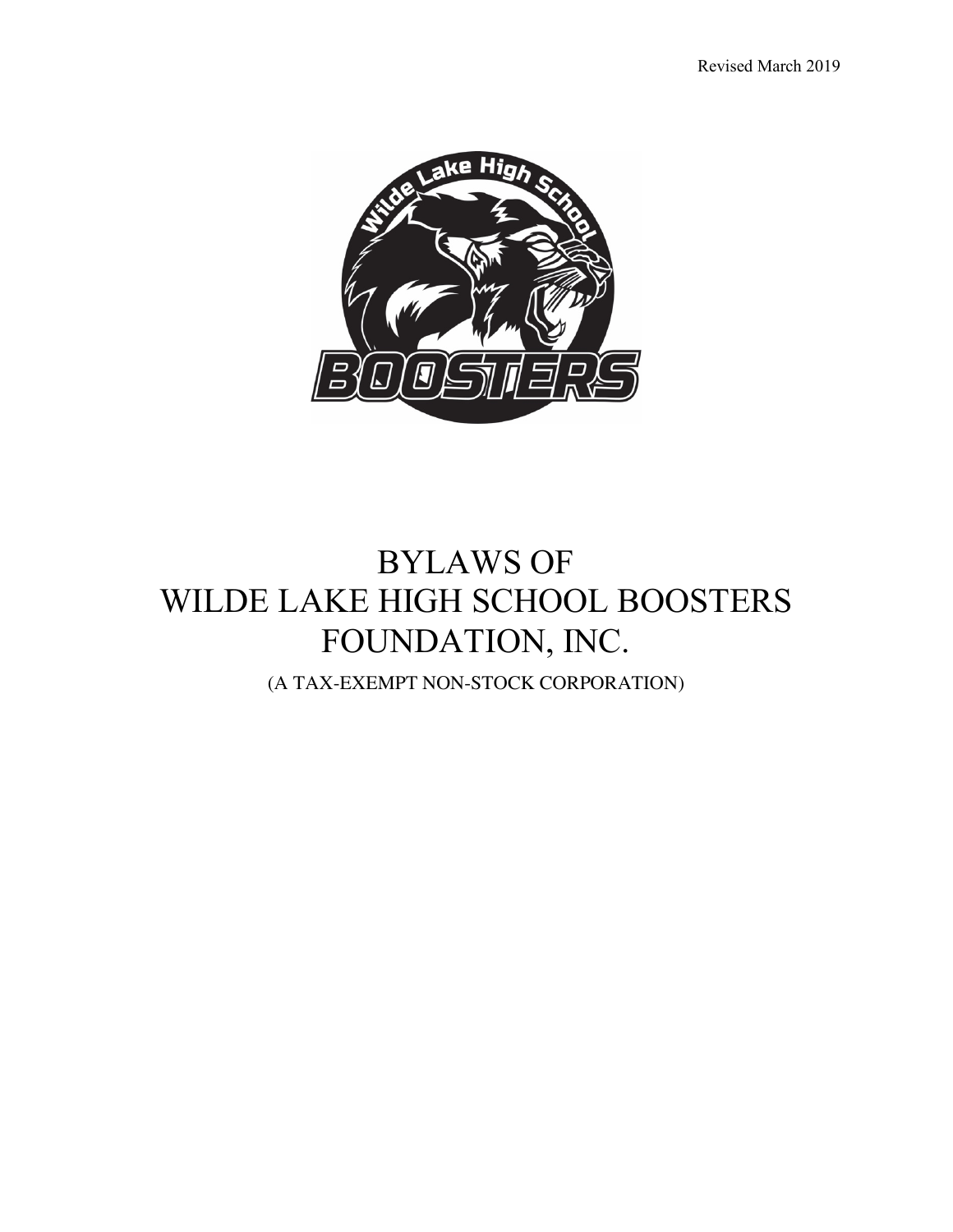# **ARTICLE I- NAME, PRINCIPAL OFFICE & RESIDENT AGENT**

#### **Section 1.1 Name**

The name of the Corporation shall be the Wilde Lake High School Boosters Foundation, Inc. and shall also be known as the WLHS Booster Club (hereinafter the "Booster Club"). ·

#### **Section 1.2 Principal Office**

The Foundation shall have and continuously maintain in the State of Maryland a registered office at 5460 Trumpeter Road, Columbia, Maryland 21044 and may have such other offices within the State of Maryland as the Board of Directors may determine.

#### **Section 1.3 Resident Agent**

The Booster Club shall include and continuously maintain in service a registered agent in the State of Maryland, who shall be an individual resident of the State of Maryland.

### **ARTICLE II- PURPOSES**

The Booster Club is organized exclusively for charitable purposes (as defined in subparagraph (b) of Article NINTH in the Articles of Incorporation), including the making of distributions to organizations that qualify as exempt organizations under Section 50l(c)(3) of the Internal Revenue Code of 1996 or the corresponding provisions of any future United States Internal Revenue Law (hereinafter "Section501(c)(3)," and, more specifically, to receive and administer funds for such

charitable purposes, solely for the public welfare, and for no other purposes.

Included among the charitable purposes for which the Booster Club is organized are the following:

(1) To establish, in cooperation with Wilde Lake High School, programs and activities that complement and extend the athletic and educational enrichment of students attending Wilde Lake High School;

(2) To assist other charitable, educational and social welfare organizations in the conduct of similar activities;

(3) To grant recognition and awards to individuals and organizations who have contributed to the public interest through advancing the educational and athletic endeavors of Wilde Lake High School;

(4) To engage in any and all lawful activities incidental to the forgoing purposes except as restricted herein.

### **ARTICLE III-MEMBERSHIP**

#### **Section 3.1 General Membership**

Membership shall be open to all persons interested in the athletic, educational, and associated Programs of Wilde Lake High School. Alumni and other interested persons shall be welcome as members.

#### **Section 3.2 Members Rights**

All members may assist with the programs of the Booster Club. However, paying the dues of the Booster Club for the designated fiscal year shall entitle members to vote at the Semi-Annual General Membership meetings in June and September for the purposes of approving the annual dues schedule, approving the yearly budgets, and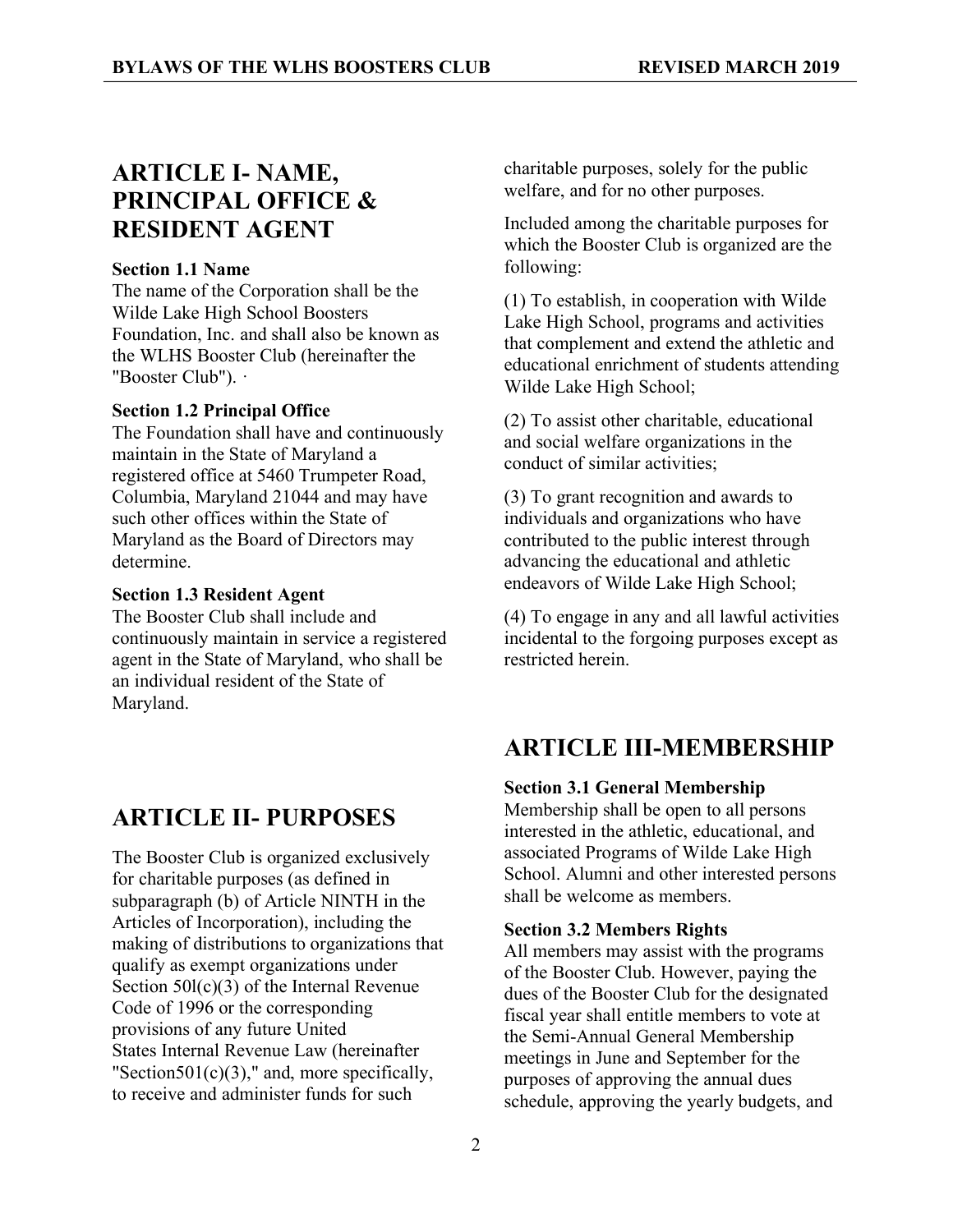electing the Board of Directors. At all General Membership meetings, each Member may vote in person or by proxy (absentee ballot). All absentee ballots shall be in writing and filed with the Secretary.

#### **Section 3.3 Membership Dues**

The Board of Directors will assess dues on a schedule approved by the voting membership.

### **ARTICLE IV- BOARD OF DIRECTORS**

#### **Section 4.1 General Authority**

The Booster Club shall be governed by a Board of Directors, which shall manage, supervise, and control the operations, property, and affairs of the Booster Club. The Board of Directors shall be vested with the powers possessed by the Booster Club itself, including the power to determine the policies of the Booster Club and prosecute its purposes, to appoint and remunerate agents and employees, to disburse the funds of the Booster Club, and to adopt such authority as shall be deemed advisable, insofar as such delegation of authority is not inconsistent with or repugnant to the Articles of Incorporation or Bylaws of the Booster Club (in the present form or as they may be amended) or any applicable laws. The Board of Directors shall have all powers vested by the Corporations and Associations Article of the Annotated Code of Maryland for Boards and Directors of Corporations under the laws of the State of Maryland.

#### **Section 4.2 Membership of the Board**

The Board of Directors of the Booster Club shall be composed of between seven and eleven voting members and shall include a President, who shall serve as the presiding

officer during meetings. The remaining Board of Directors members will include a Vice President, a Secretary, a Treasurer, and other Members-at-Large. Vacancies, as they occur on the Board of Directors of one or more members thereof, shall be filled by act of a majority of the Board of Directors.

#### **Section 4.3 Term of Office**

Each member of the Board of Directors shall be elected to serve a term of one (1) year.

#### **Section 4.4 Election**

Each member of the Board of Directors shall be elected by the affirmative vote of a majority of the general voting membership either in person or by proxy at the Semi-Annual meeting in June. A quorum consisting of at least 11 voting members in person or by proxy may elect members of the Board of Directors.

#### **Section 4.5 Resignation**

Any member of the Board of Directors may resign at any time by giving written notice to the Board. Such resignation shall take effect at the time specified therein or, if no time is specified, at the time of acceptance thereof by the President. If the President resigns before his/her term is complete, the Vice President will serve as Acting-President. If another member resigns, the Board of Directors will decide how to distribute duties of the position and/or committee for the remainder of the term.

#### **Section 4.6 Removal**

Any one or more members of the Board of Directors may be removed with cause related to criminal or negligent activity by a by a two-thirds (2/3) vote of the Board of Directors.

#### **Section 4.7 Bonding**

All Board of Directors members of the Booster Club shall be governed by a fidelity bond in such sum, as the Board of Directors shall prescribe.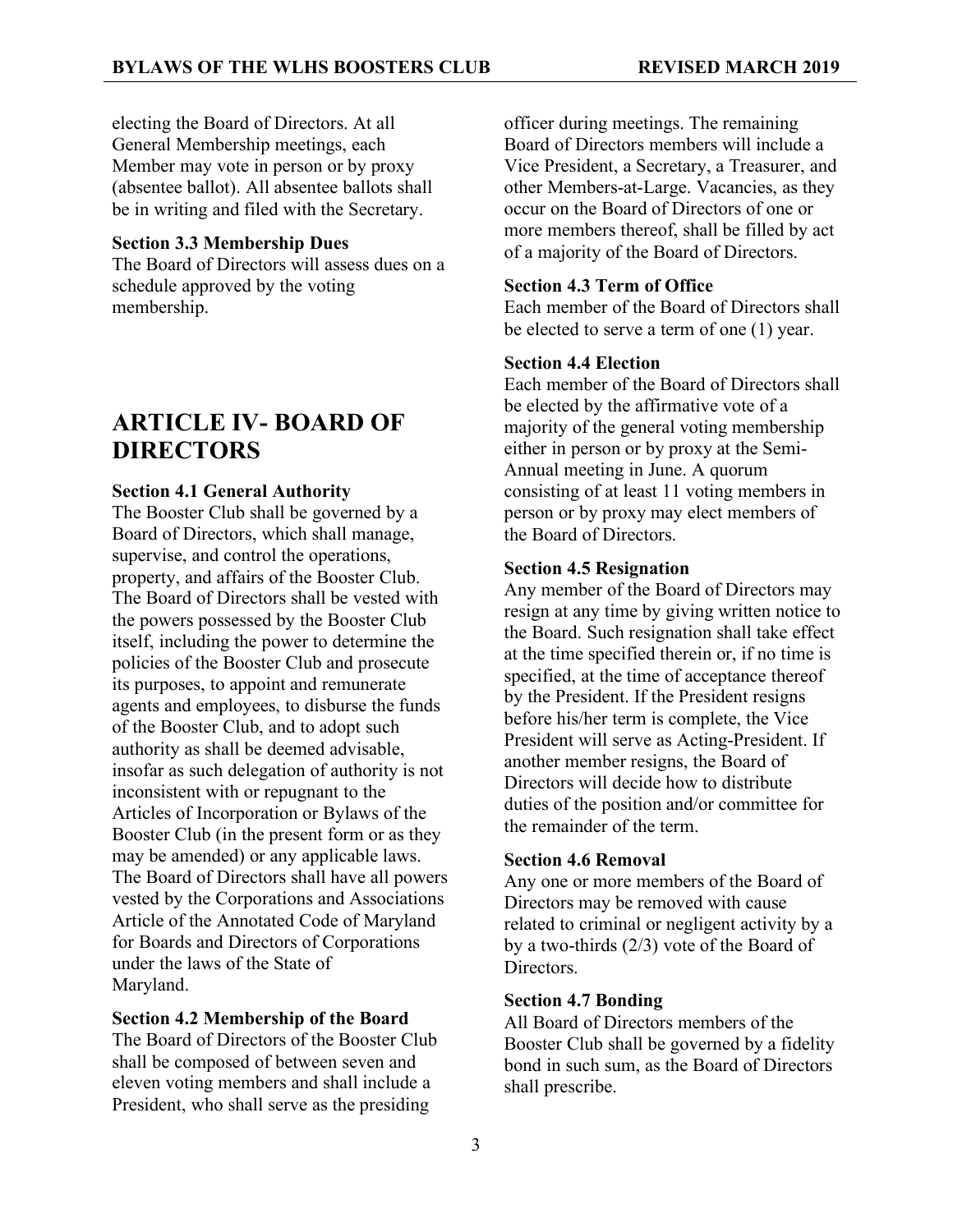#### **Section 4.8 Compensation**

Directors shall not receive any compensation for their services as members of the Board of Directors. The Board of Directors may authorize reimbursement of other authorized expenses for directors, officers, staff, and others previously designated.

### **ARTICLE V- MEETINGS**

#### **Section 5.1 Semi-Annual Membership Meetings**

The Semi-Annual Meetings of the Booster Club Membership shall occur in September and June. The President shall designate the meeting days and place, and the notice of the meeting shall include the purpose of transacting all such business, including but not limited to a general membership by voting members to:

a) Approve the Annual Dues Schedule (June) for the year b) Elect the Board of Directors who will serve the following year (June) c) Approve the Annual budgets (Sept.) for the year

#### **Section 5.2 Regular Board Meetings**

Regular board meetings will be held monthly at such time, day and place as designated by the President in the notice of the meetings, for the purpose of transacting all such business as may come before the meeting related to Booster Club activities.

#### **Section 5.3 Special Meetings**

Special meetings of the Board of Directors may be called at the direction of the President or by a majority of the Board of Directors to be held at such time, day, and place and for such purpose as shall be designated in the notice of the meeting.

#### **Section 5.4 Notice**

Notice of the time, day and place of any meeting of the Board of Directors or the General Membership shall be given at least five (5) days prior to the date prescribed for the meeting. Such notice to be sent by email or telephone to the addresses/phone numbers shown on record for the member or posted in any newsletter or regularly maintained website that includes Booster Club activities. If notice shall be given by email, such notice shall be deemed to be delivered when email confirms transmission of notice.

Any Director may waive notice of any meetings. The attendance of a director at any meeting shall constitute a waiver of notice of such meeting, except where a Director attends a meeting for the express purpose of objecting to the transaction of any business because the meeting is not lawfully called or convened.

Neither the business to be transacted at, nor the purpose of, any regular or special meeting of the Board of Directors need be specified in the notice or waiver of notice of such meeting, unless specifically required by law or by these Bylaws.

#### **Section 5.5 Quorum**

A majority of the Board of Directors shall constitute a quorum for the transaction of business at any meeting of the Board of Directors. At least 11 voting members shall constitute a quorum for the transaction of business at Semi-Annual General Membership meetings at which voting takes place. In the absence of a quorum at other regular meetings, any matter brought before the membership at a meeting shall be discussed and decided by the Board of **Directors** 

#### **Section 5.6 Manner of Acting**

The act of a majority of the members of the Board of Directors present, in person, at a meeting of the Board of Directors shall be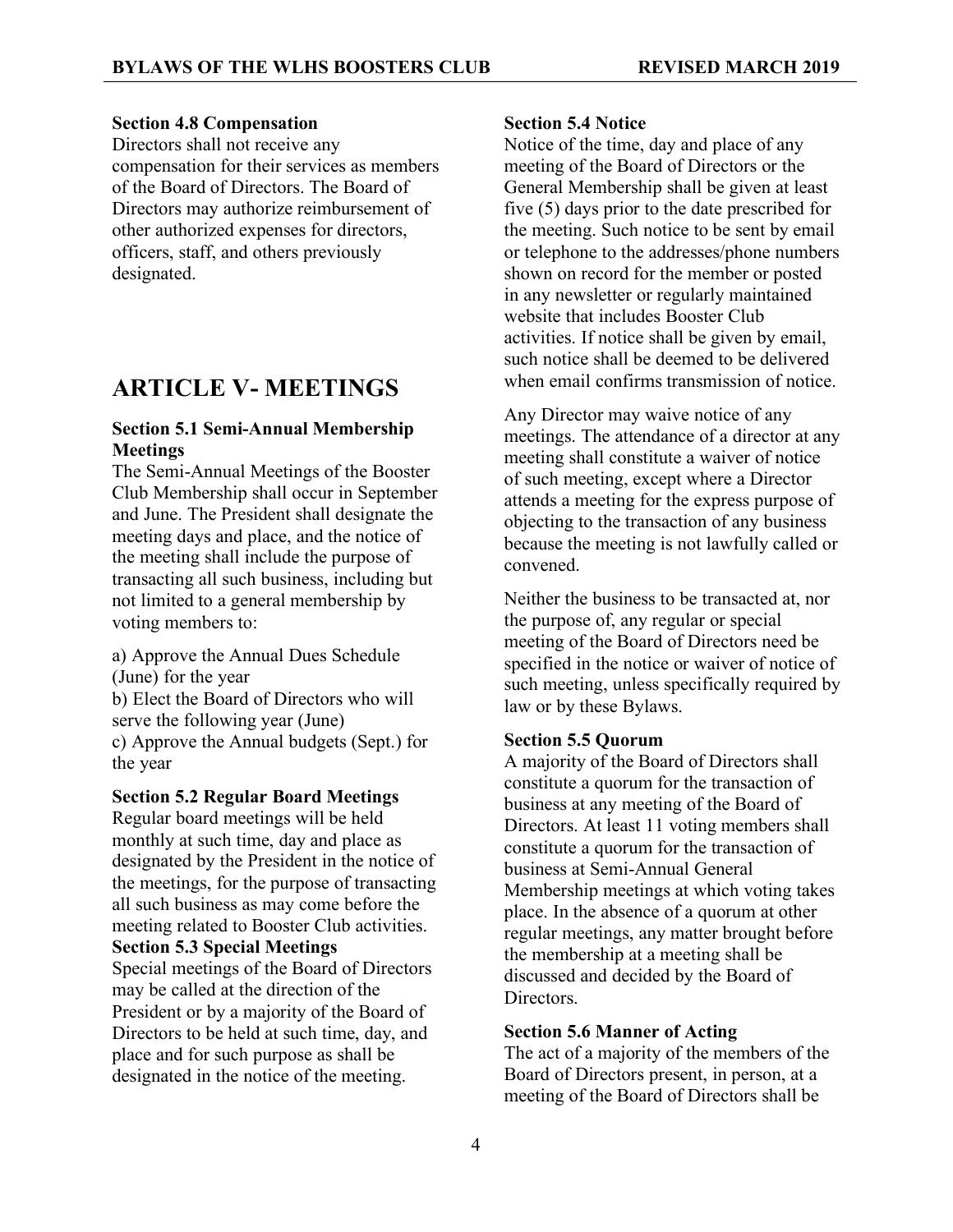the act of the Board of Directors. In the absence of a quorum, any action taken shall be recommendatory only, but may become valid if subsequently confirmed by a majority vote, in conformance with the quorum requirements of the Board of **Directors** 

A Board member can participate in any meeting by telephone conference, and may vote on a matter, if everyone can hear the Board member and the Board member can hear the discussion.

# **ARTICLE VI- DUTIES OF THE BOARD OF DIRECTORS**

#### **Section 6.1 Board of Directors: Role of Officers and Members**

The officers of the Booster Club shall consist of a President, a Vice President, a Secretary, and a Treasurer. One person may not hold more than one office. Members-at-Large serve as voting members of the Board and are not officers.

#### **Section 6.2 President**

The President of the Booster Club shall also serve as chairperson of the Board of Directors and have all powers and shall perform all duties commonly incident to and vested in the position of president of the board of directors of an organization or corporation. In addition to the foregoing, the President shall have the following specific powers and duties:

a) He or she shall serve as Chairman of the Board of Directors, shall be a voting member of the Board of Directors and shall prepare the agenda for the meetings of the

Board of Directors and the General Membership.

b) He or she shall annually appoint such standing or special committees, subcommittees, and divisions as may be required by these Bylaws or as he or she may find necessary, and shall be an exofficio member, with or without vote, as the appointment shall state.

c) He or she shall, between meetings of the Board of Directors, perform oversight of projects, programs and other activities of the Booster Club. His or her duties shall include providing the necessary guidance and directions to volunteers and agents of the Booster Club to include

approval/disapproval actions. In fulfilling these duties, he or she shall on a periodic basis, or on special occasions as warranted, report, consult and seek guidance from the Board of Directors.

d) The President shall also perform such other duties as required by the Bylaws and as the Board of Directors may designate.

#### **Section 6.3 Vice Presidents**

The Vice Presidents shall be elected to fulfill the following duties:

a) Assist the President in the administration of the Booster Club.

b) Perform the duties of the President in his/her absence.

#### **Section 6.4 Treasurer**

The Treasurer of the Booster Club shall have all powers and perform all duties commonly incident to and vested in the office of the treasurer of a corporation, including the following duties and responsibilities:

a) He or she shall be responsible for developing and reviewing the fiscal policies of the Booster Club.

b) He or she shall ensure that an account is maintained of all monies received and expended for the use of the Booster Club.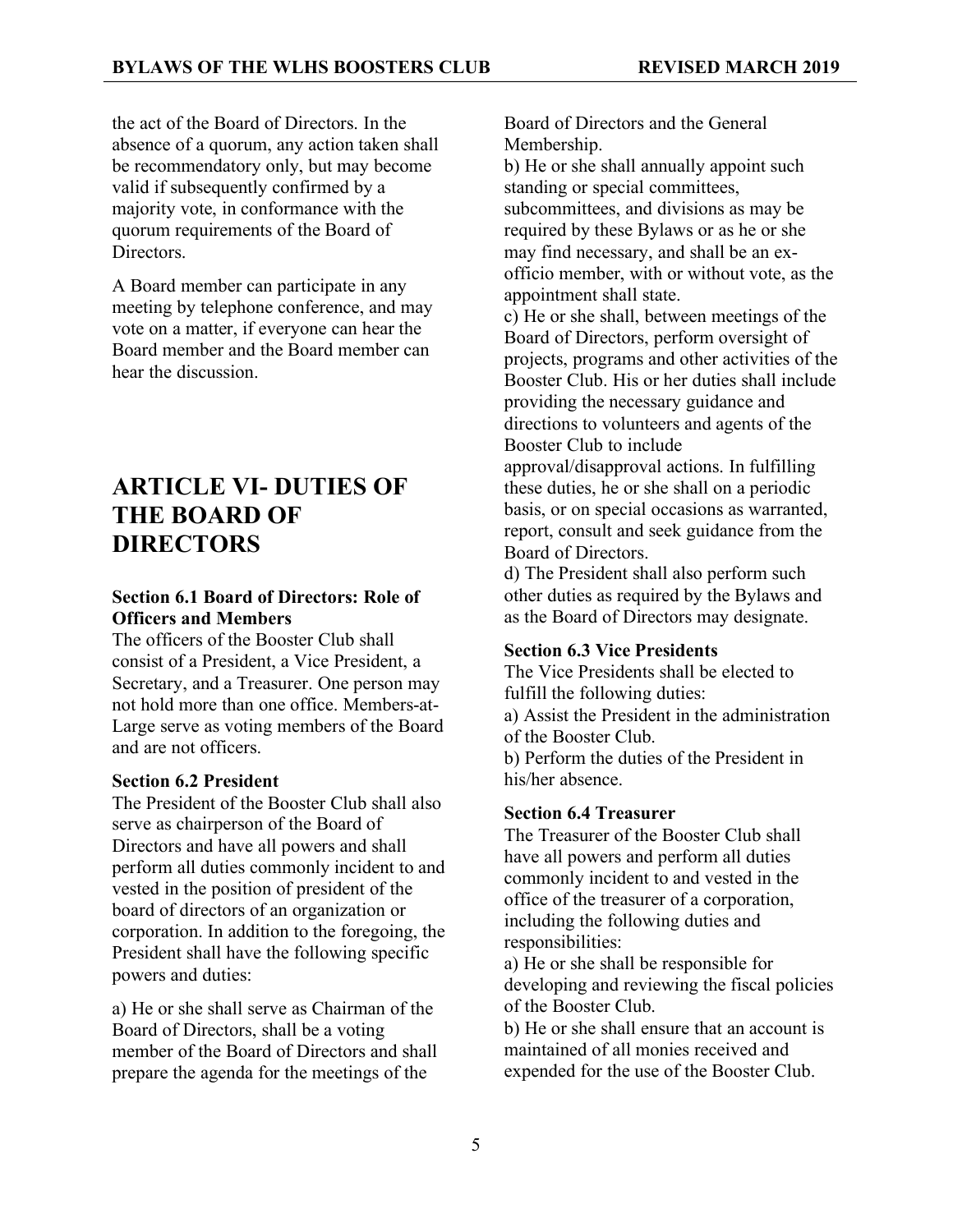c) He or she shall ensure that all monies of the Booster Club are deposited in a bank or banks, or trust company or trust companies, approved by the Board of Directors, and that authorized disbursements are made there from.

d) He or she shall render a report of the finances of the Booster Club at each regular meeting of the Booster Club, or whenever requested by the President, showing all receipts and expenditures for the current year.

e) He or she shall also perform such other duties as the President may designate. f) He or she may appoint an Assistant Treasurer to perform such duties as he or she may delegate.

#### **Section 6.5 Secretary**

The Secretary of the Booster Club shall have all powers and perform all duties commonly incident to and vested in the office of secretary of a corporation, including the following duties and responsibilities. a. He or she shall attend all meetings of the Board of Directors, and of such committees as may be appointed, and be responsible for keeping, preserving in the books of the Booster Club and distributing true minutes of the proceedings of all such meetings. b. He or she shall ensure that all notices are given in accordance with these Bylaws. c. He or she shall perform such other duties as the President may designate.

d. He or she may appoint an Assistant Secretary to perform such duties as he or she may delegate.

#### **Section 6.6 Members-at-Large**

The Members-at-Large shall have all powers and perform duties commonly incident to and vested in the position, including: a. He or she shall attend all meetings of the Board of Directors, and of such committees as may be appointed

b. Represent the Membership during regular meetings as an agent of the community.

#### **Section 6.7 Term of Office**

Each officer of the Board of Directors shall be elected to serve a term of one (1) year. No officer may serve more than two consecutive one-year terms in the elected position.

### **ARTICLE VII-COMMITTEES**

#### **Section 7.1 Booster Club Committees**

The Board of Directors members shall oversee the activities of the Booster Club during the year, including the management and affairs of the Board Members elected to fulfill leadership positions related to committees identified annually as specified in Section 7.4. At all meetings of the Board of Directors and the General Membership, these Board Members shall provide information related to these committees as requested by the President. Special meetings of the Board of Directors may be called by the President or by a majority of the Board to take action on particular business of a committee, if necessary.

#### **Section 7.2 Nominating Committee**

The President shall form the nominating committee in February each year with approval by the Board of Directors. The purpose of the committee is to recommend various members of the organization for office in the coming school year. The nominating committee will solicit recommendations for officer positions within the organization. The committee will contact the potential candidate directly to ascertain their willingness and desire to serve. The nominating committee shall generate a slate of officers and will report to the Board of Directors in by mid-April. Notification of the slate shall be made to the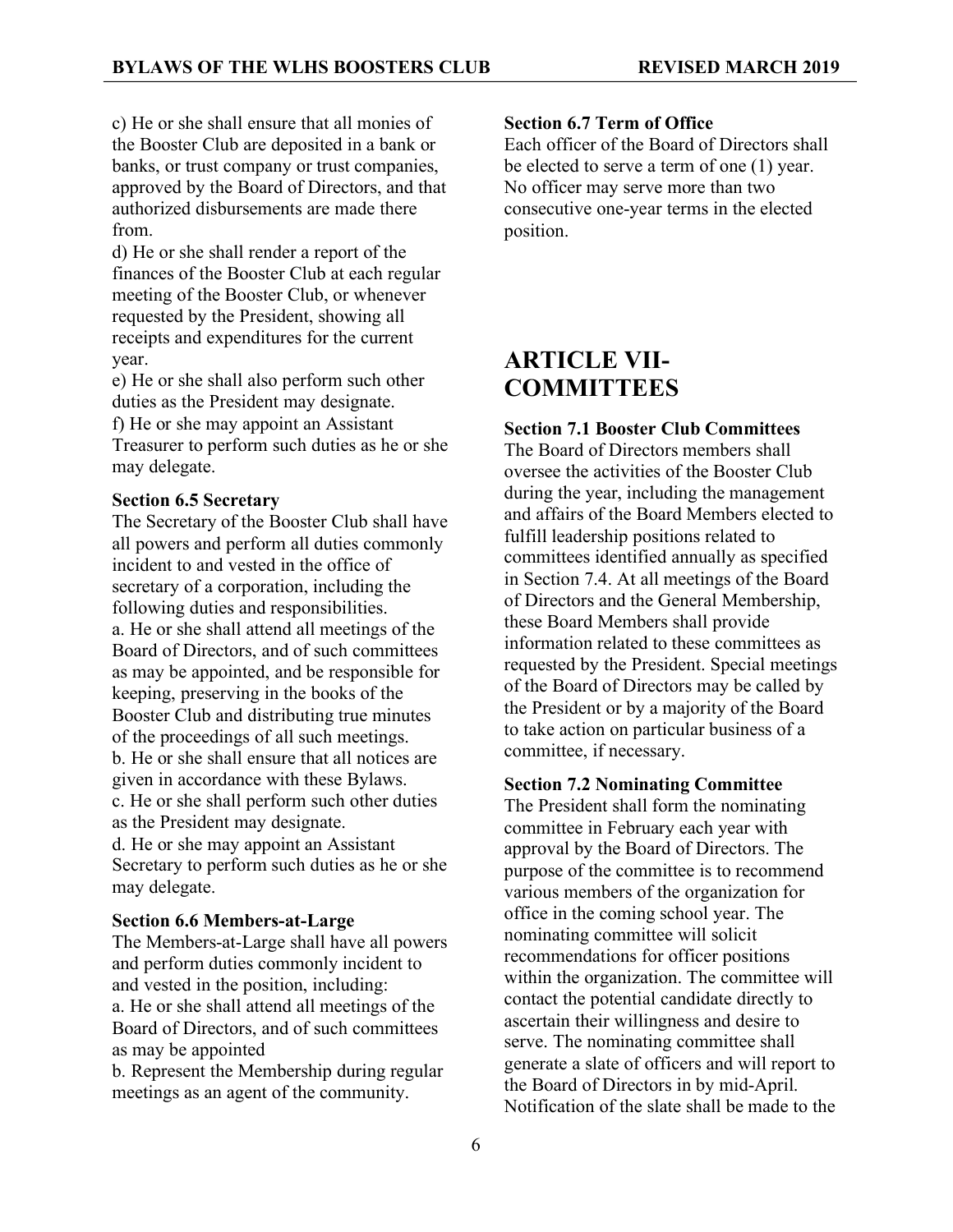General Membership at least 30 days prior to the elections held in June.

#### **Section 7.3 Audit Committee**

At the end of the fiscal year, the members of the Audit Committee will review the Booster Club's financial records. Individuals who are independent from day-to-day financial activities and have no check signing authority should perform the audit. This committee should consist of two individuals or an outside accountant or auditing firm hired by the Board of Directors. The primary objectives of the audit are to:

 Verify the accuracy of the Treasurer's financial reports;

 Ensure that the club's cash balances are accurate;

 Determine that established procedures for handling Booster Club funds have been followed;

 Ensure that expenditures occurred in a manner consistent with the organization's bylaws; and

 Ensure that all revenues have been appropriately received and recorded.

All members of the audit committee shall sign a statement indicating their agreement with the findings detailed in the report. The audit committee shall make a report to the general membership upon completion of the audit. Any discrepancies noted shall be brought to the attention of the president of the organization and a resolution reached prior to presentation. All officers of the organization shall make records available as requested by the committee.

#### **Section 7.4 Other Committees**

The Board of Directors may create such other committees of the Booster Club as it may deem advisable and may define their duties. The Board will review committee needs each spring in coordination with the Nominating Committee so that chairs of committees can be identified and recruited.

### **ARTICLE VIII- FISCAL MATTERS**

#### **Section 8.1 Fiscal Year**

The fiscal year of the Booster Club shall commence on July 1 and terminate on June 30.

#### **Section 8.2 Accounts**

The Booster Club will maintain at least one bank account. It will require:

> a) A Checking Account with a minimum balance of \$50.00 b) Bank signature cards from two officers.

The Treasurer may sign all checks after approval of the Board of Directors. The President shall review and sign monthly banking statements.

#### **Section 8.3 Budget**

The Board of Directors will develop a budget for proposed income and expenses for the fiscal year. The expense line items will be developed based on the Board of Directors' priorities with recommendations from the members and the school clubs supported by the Booster Club. The budget will be presented for approval by the membership in September of each year.

#### **Section 8.4 Income**

Proceeds from all fundraisers, donations and other income will be deposited in the bank account on a timely basis, and the records will be kept of all deposits. Proceeds and donations clearly earmarked for a specific authorized purpose will be used for that purpose.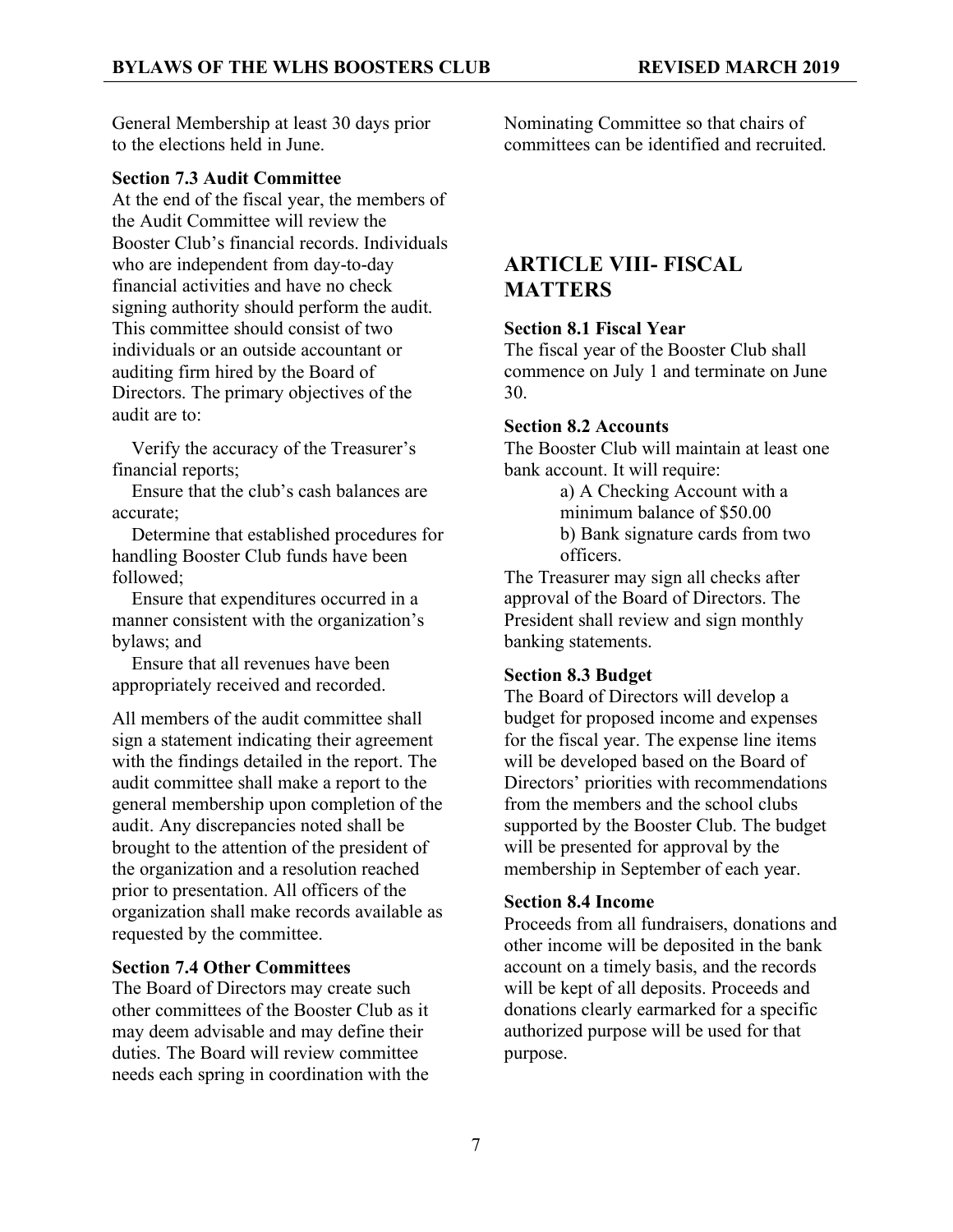#### **Section 8.5 Expenses**

All expenses paid by the Booster Club must be verified with a receipt for the services or products purchased. The Booster Club is under no obligation to reimburse expenses not approved in advance or in the budget. All expenses will be paid by check or electronic bill pay.

#### **Section 8.6 Reconciliation**

The Treasurer will reconcile the bank statement(s) every month and maintain all records for the year-end audit. The President shall approve and sign the bank statement(s) monthly.

#### **Section 8.7 Booster Club Account Oversight**

The Board of Directors will hold individual club funds in escrow for the use/benefit of that activity/group. Each coach/group staff member shall maintain control of that escrow, including its expenses and reserves, with oversight and approval of the Board of **Directors** 

### **ARTICLE IX- SEAL**

The Board of Directors of the Booster Club may provide a corporate seal, which shall be in the form of a circle and shall have inscribed thereon the name of the corporation and the words "Corporate Seal, State of Maryland."

# **ARTICLE X-INDEMNIFICATION**

The members of the Board of Director shall be indemnified by the Booster Club to the maximum extent permitted by the laws of

the State of Maryland as provided in Article ELEVENTH of the Articles of Incorporation.

### **ARTICLE XI- CONFLICT OF INTEREST**

#### **Section 11.1 - Disclosure**

Board of Directors, staff members and contractors of the Booster Club should refrain from any actions or activities that impair, or appear to impair, their objectivity in the performance of their duties on behalf of the Booster Club. A conflict of interest may exist when the direct, personal, financial, or other interest(s) of any director, staff member, or contractor competes or appears to compete with the interests of the Booster Club.

(a) If any such conflict of interest arises, the interested person shall call it to the attention of the Board of Directors for resolution. If the conflict relates to a matter for Board of Directors action, such person shall not vote on the matter. When there is a doubt as to whether any conflict of interest exists, the matter shall be resolved by a vote of the Board of Directors, excluding the person who is the subject of the possible conflict.

(b) The person having a conflict shall not participate in the final deliberation or decision regarding the matter under consideration and shall retire from the room in which the Board of Directors is meeting. However, the person may be permitted to provide the Board of Directors with any and all relevant information.

(c) The minutes of the meeting of the Board of Directors shall reflect that the conflict was disclosed and the interested person was not present during the final discussion or vote and did not vote on the matter.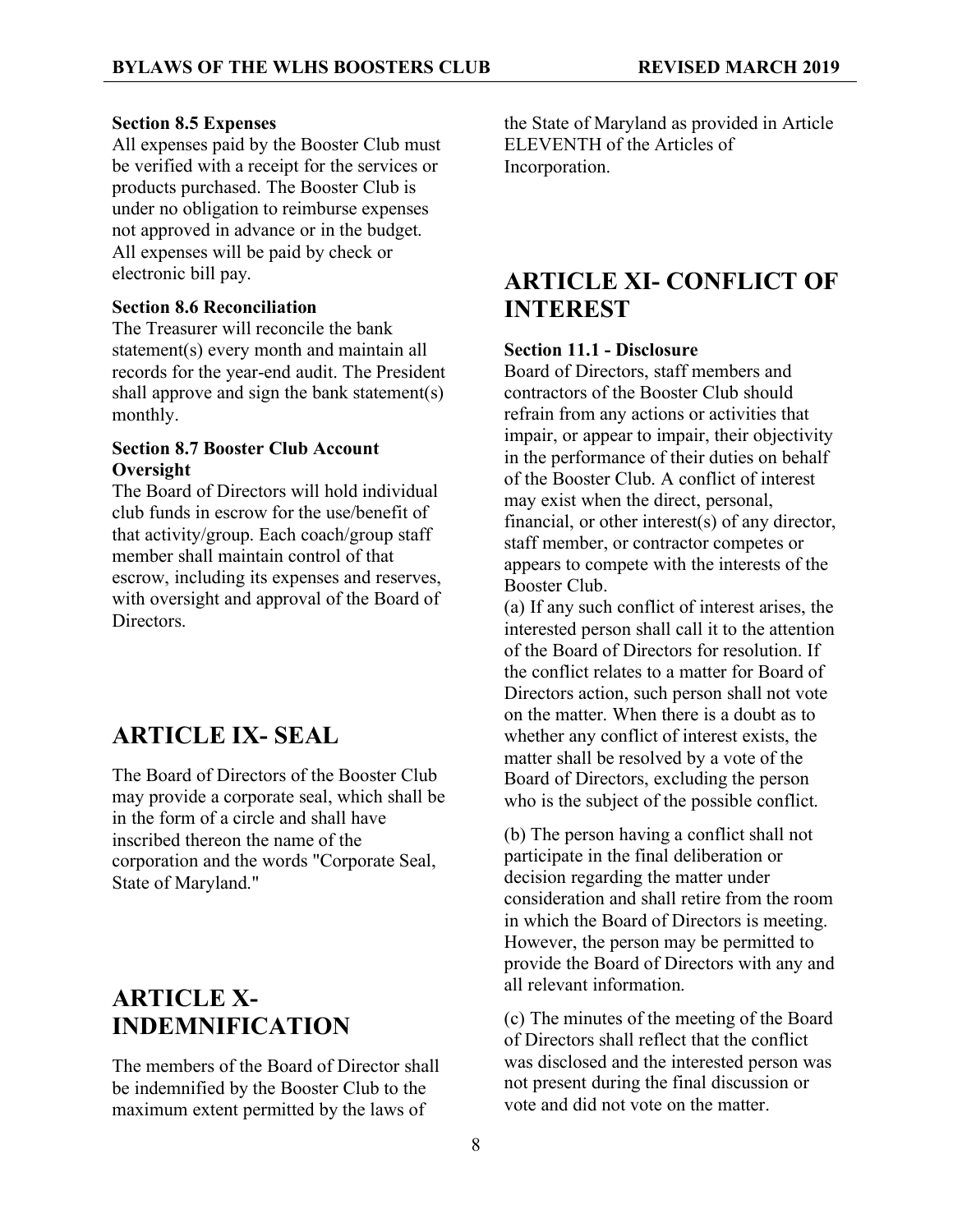#### **Section 11.2 - Procedure**

A copy of this conflict of interest statement shall be furnished to each officer or contractor who is presently serving on the Board of Directors. This policy shall be reviewed annually for information and guidance of officers and contractors, and new officers and contractors shall be advised of the policy upon undertaking the duties of their offices.

#### The Booster Club shall use its funds only to accomplish the objectives and purposes specified in these Bylaws, and no part of the net earnings of the Booster Club shall inure to the benefit of, or be distributable to, its directors, officers or other private individuals, or other organizations organized and operated for profit, except that the Booster Club is authorized and empowered to pay reasonable compensation for services rendered.

# **ARTICLE XII- LIMITATION ON ACTIVITIES**

As specified in the Articles of Incorporation, the Booster Club is organized and operated exclusively for charitable purposes. In addition to the limitations set forth therein, the Booster Club shall assure that no substantial part of its activities shall be the carrying on of propaganda or otherwise attempting to influence legislation, and the Booster Club shall be empowered to make the election authorized under section 50l(h) of the Internal Revenue Code of 1986 (the "Code"). The Booster Club shall not participate in or intervene in (including the publishing or distribution of statements) any political campaign on behalf of, or in opposition to, any candidate for public office. Notwithstanding any other provision herein, the Booster Club shall not carry on any activities not permitted to be carried on:

a). By an organization which is exempt from federal income taxation under Section 501(a) of the Code, as an organization described in Section 501(c)(3) of the Code, or

b). By an organization, contributions to which are deductible under Sections  $170(c)(2)$ ,  $2055(a)(2)$  of the Code.

# **ARTICLE XIII-DISSOLUTION**

A motion for dissolution must pass with a three-fourths majority vote of the Board of Directors. A final vote on the matter of dissolution will be held no sooner than one month following the motion.

Upon dissolution of the Booster Club, its assets shall be disposed of exclusively for the purposes of the Booster Club or distributed to such organizations organized and operated exclusively for charitable purposes which shall, at the time, qualify as exempt organizations under section  $501(c)(3)$ , or shall be distributed to the federal government, or to a state or local government, for a public purpose. Any such assets not disposed of shall be disposed of by the appropriate court the county in which the principal office of the organization is then located, exclusively for such purposes or to such organization or organizations, as said Court shall determine, which are organized and operated exclusively for such purposes.